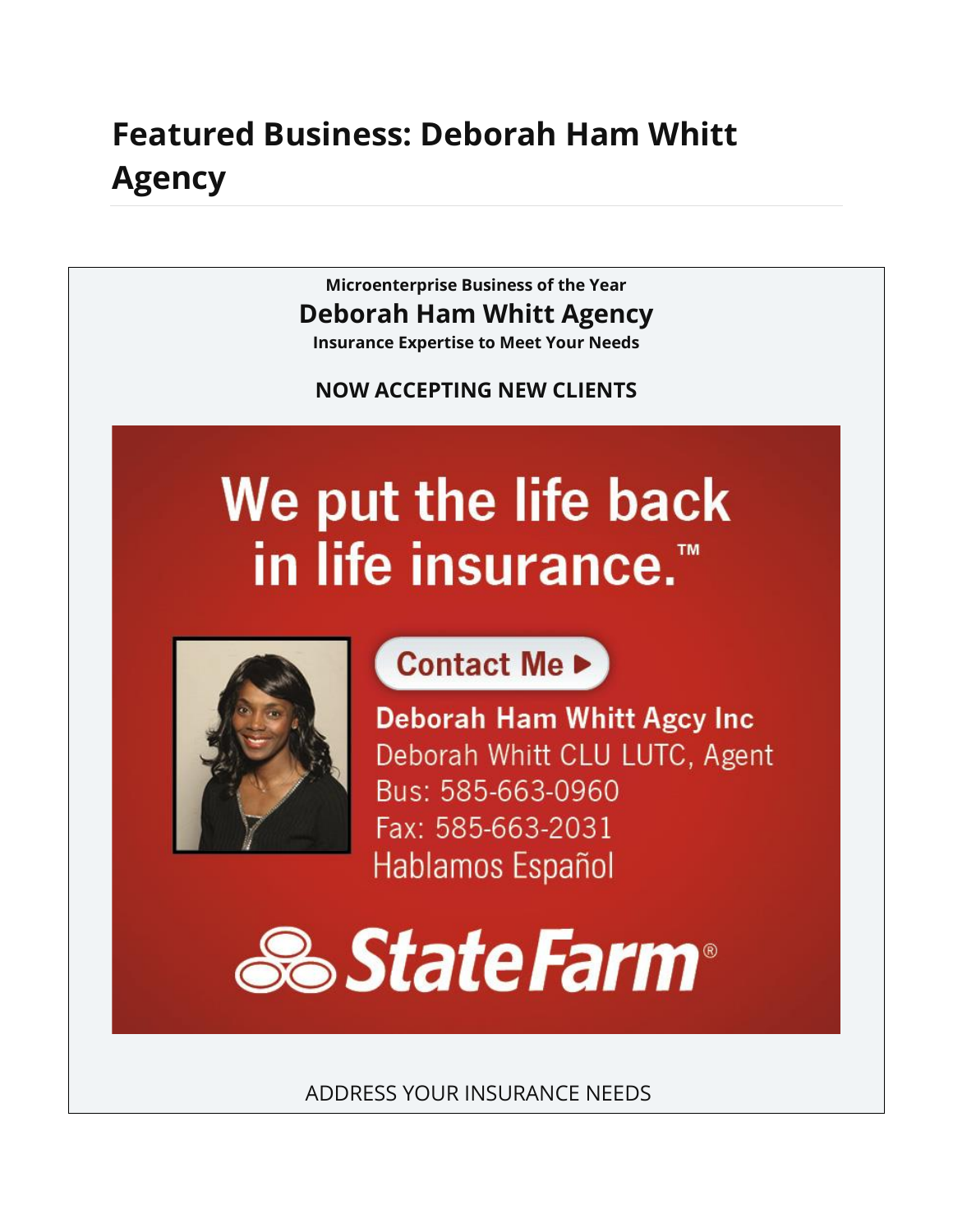Expertise

Locally Based and Owned

Focused on Individuals and Small Business



Deborah Whitt Celebrates A Milestone Anniversary with State, County, Town and Chamber Dignitaries





STATE FARM<sup>®</sup> INSURANCE AGENT, GREECE, NY Deborah Ham Whitt Agcy Inc Deborah Whitt Phone: 585-663-0960 3953 Dewey Avenue

Greece, NY 14616-2530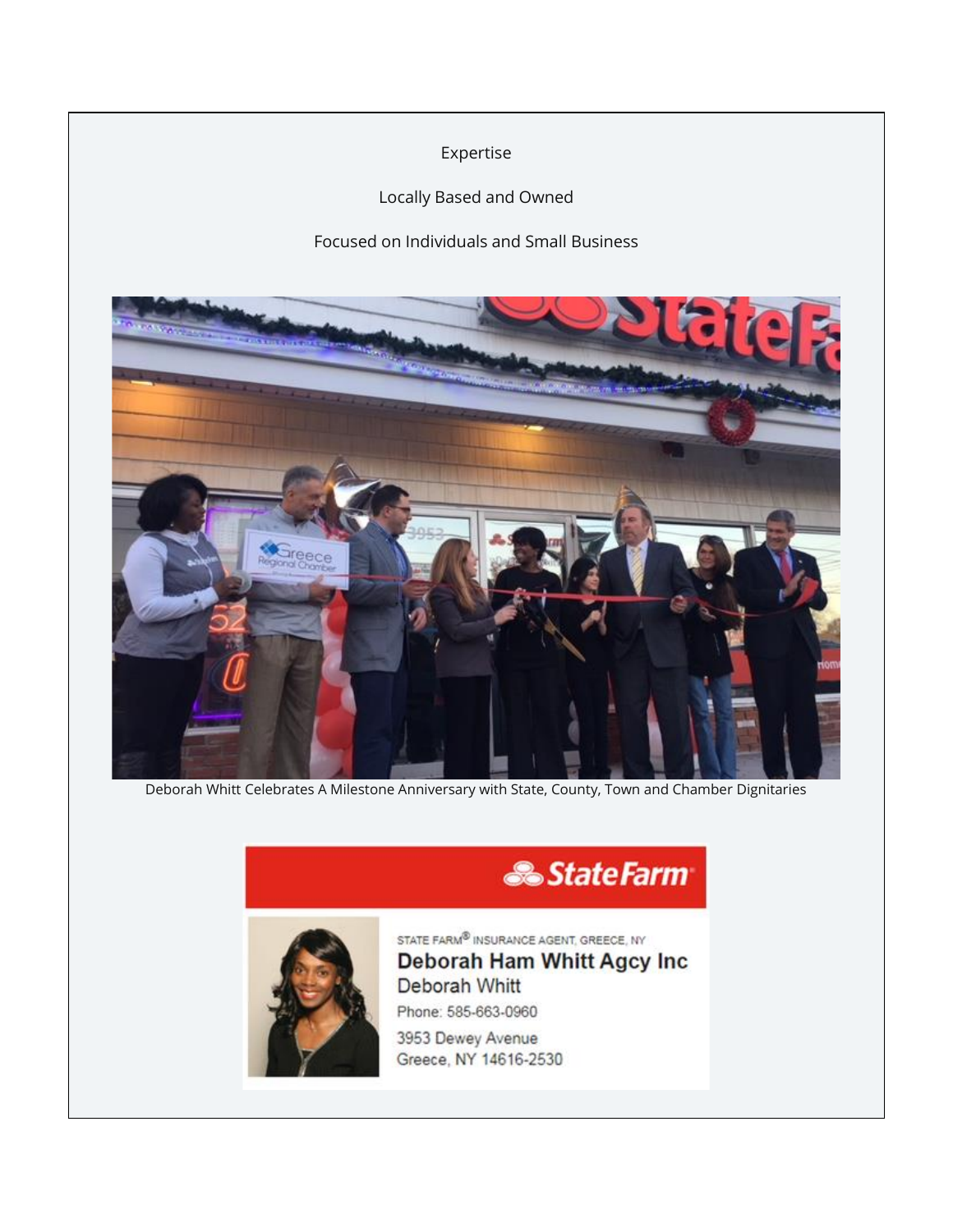### **Call 585.663.0960 [Website](https://www.statefarm.com/agent/US/NY/Rochester/Deborah-Whitt-PGZQN1YS000)**



#### **Deborah Ham Whitt Agency Named Microenterprise Business of the Year**

From a field of 60 nominees, Deborah Ham Whitt Agency was selected as the MicroEnterprise Business of the Year by the Greece Regional Chamber of Commerce and recognized this past Novemeber at the Annual Small Business Awards, sponsored by Genesee Regional Bank. The award was presented to Deborah Whitt by Masters of Ceremonies Nikki Rudd of News10NBC and Steve Hausmann of Entercom Rochester, along with Greece Regional Chamber President/CEO Sarah Lentini, at a luncheon ceremony attended by 200 area business leaders at the Rochester Marriott Hotel. The Keynote Speaker was New York State Senator Joseph Robach.

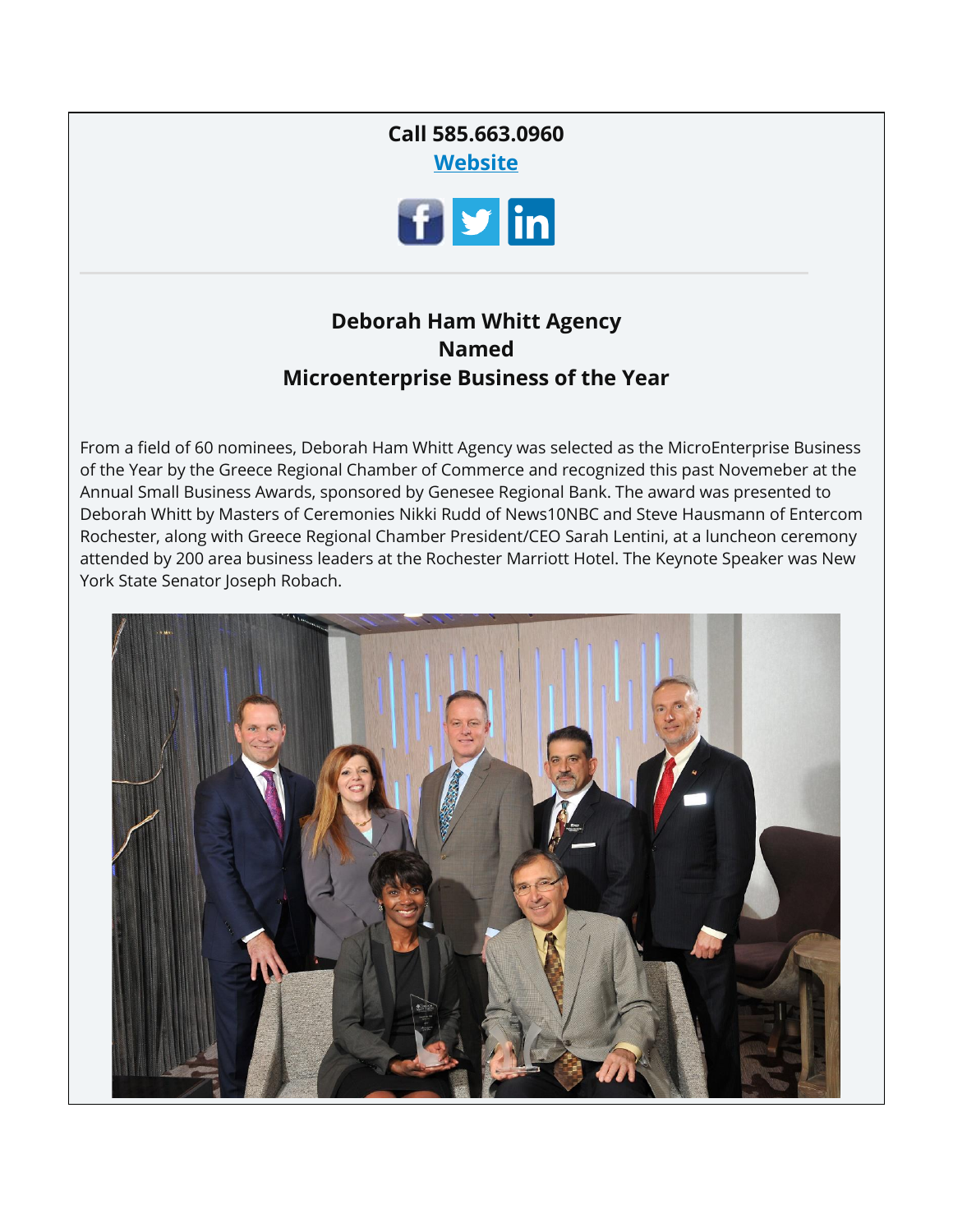

### **A History of Community Philanthropy and Service**

Deborah Whitt is a passionate community advocate and a long-time member and supporter of the Greece Regional Chamber of Commerce, the Greece Rotary Club, and Geva Theatre Center.



2017 Youth Hall of Fame Inductees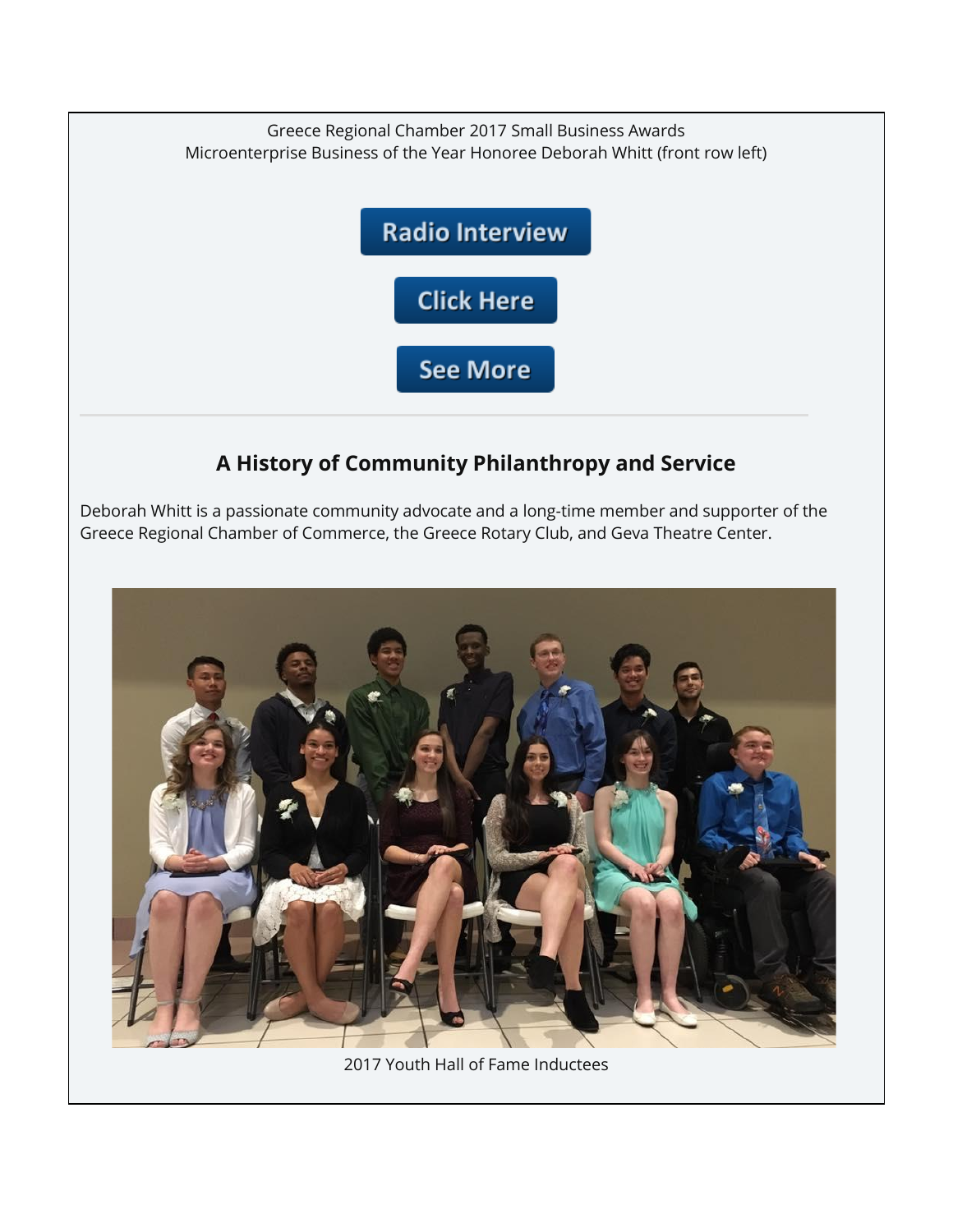She strongly believes in supporting the development and education of our children and youth, and Deborah Ham Whitt Agency is a Bronze Sponsor of the 28th Annual Youth Hall of Fame, a Greece Regional Chamber initiative that brings together students, families, and business, education and government leaders to celebrate the accomplishments of high school juniors and seniors in our region.

Deborah Whitt also sits on the Greece Regional Chamber Business Advocacy Advisory Committee and recently served on a Business & Education Panel along with New York State Senator Joseph Robach, Greece Superintendent of Schools Kathleen Graupman, Bryant & Stratton Rochester Colleges Director Jeff Tredo, Hilton Superintendent of Schools Casey Kosiorek, The College at Brockport President Heidi Macpherson, Greece Town Supervisor Bill Reilich, New York State Assemblyman Peter Lawrence, Attorney Lori Parker of Parker Law office, and David Perotto of Bartolomeo & Perotto Funeral Home. The panel discussion was moderated by Entercom Radio Host Steve Hausmann and the event was sponsored by Bryant & Stratton College.



Deborah Whitt (to the right of Senator Robach) on Business & Education Panel 2.1.18

**GREECE REGIONAL CHAMBER FEATURED BUSINESS**